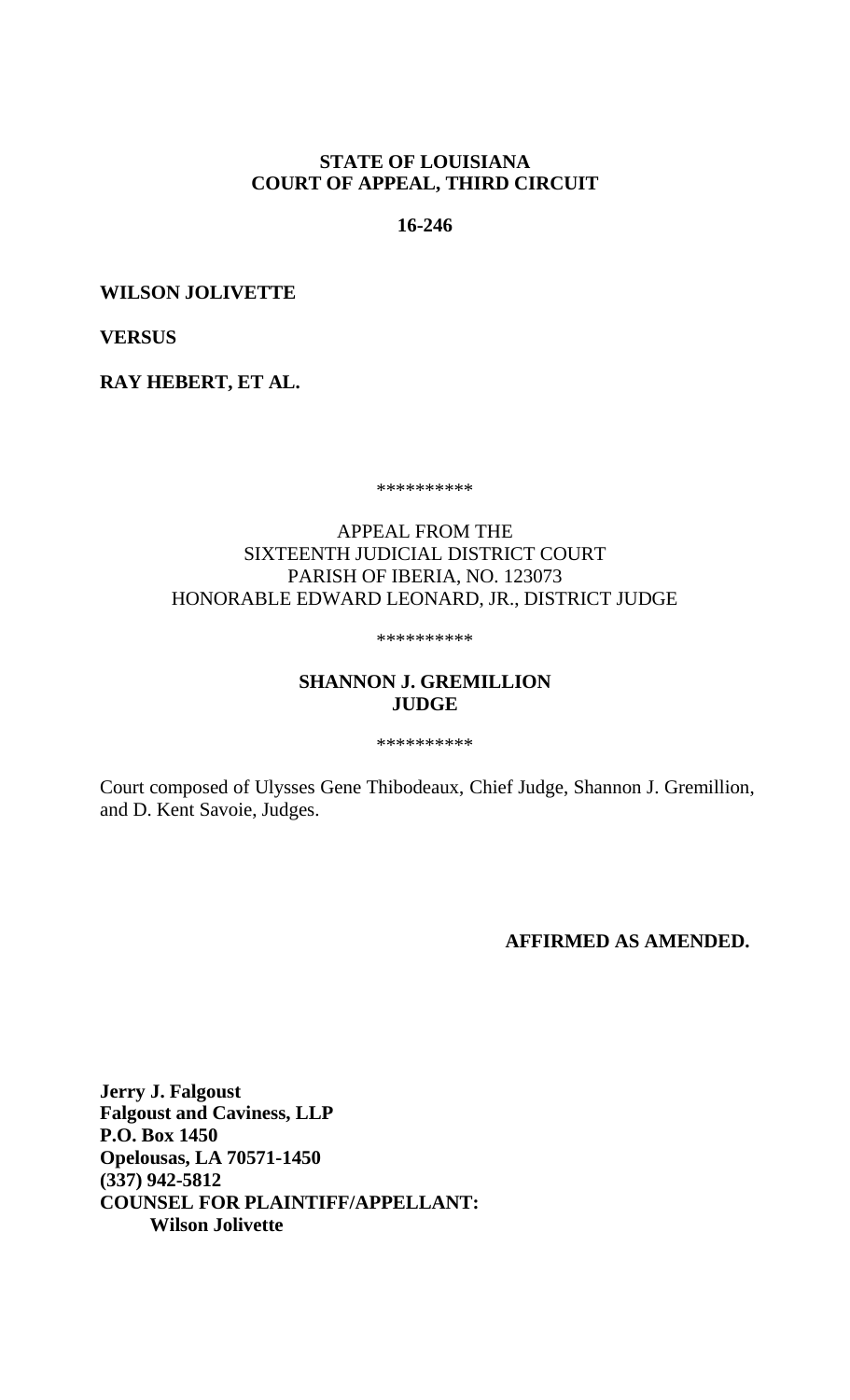**George R. Privat Tucker F. Giles Michael M. Thompson Law Offices of Keith S. Giardina 9100 Bluebonnet Centre Boulevard, Suite 300 Baton Rouge, LA 70809 (225) 293-7272 COUNSEL FOR DEFENDANTS/APPELLANTS: Peerless Insurance Company Ray Hebert Hangariff's Machine Shop, Inc.**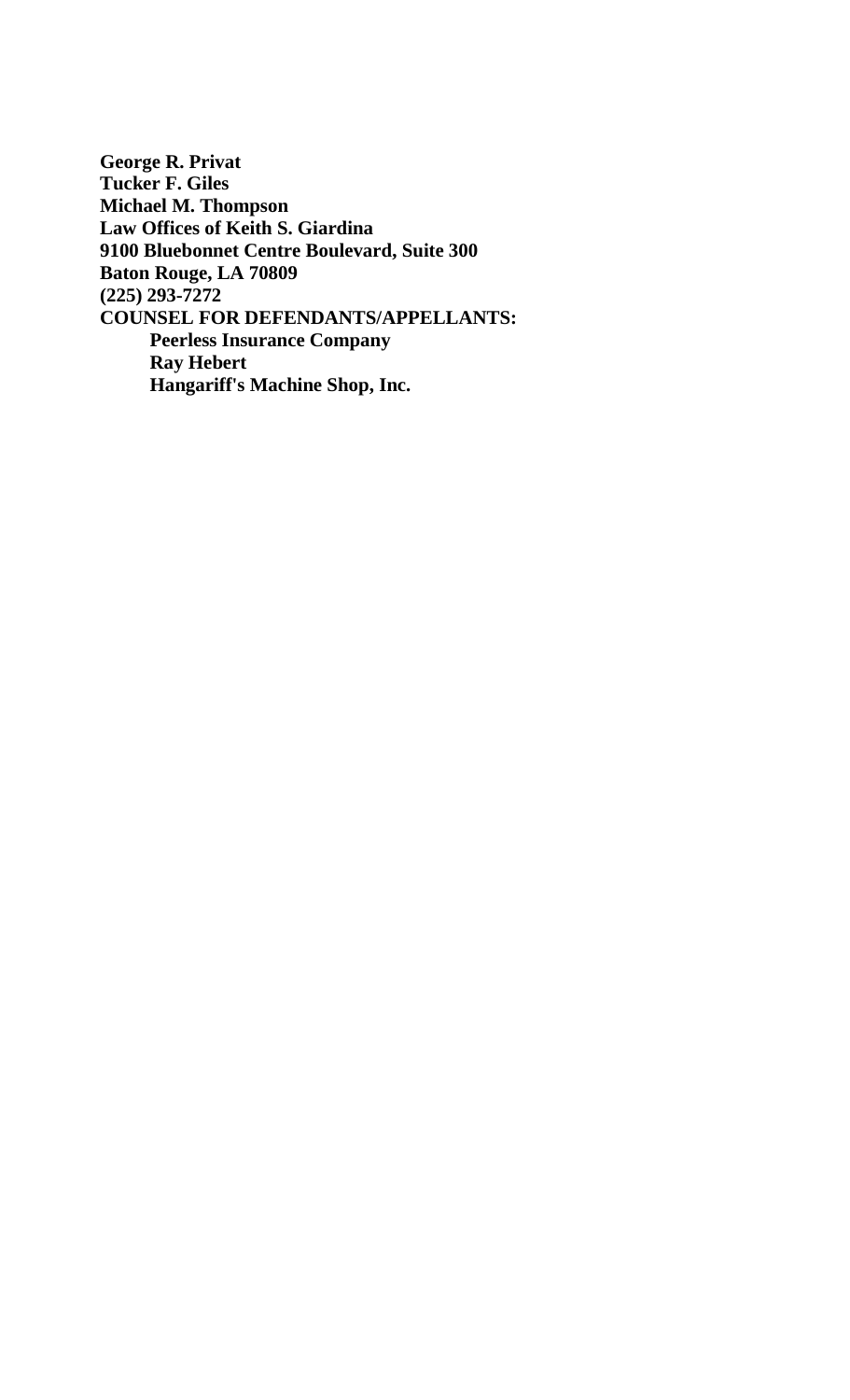# **GREMILLION, Judge.**

The plaintiff, Wilson Jolivette, appeals the jury's determination that he was 70% at fault in a pedestrian/truck accident. He further appeals the jury's award of \$56,000 in damages. Defendants, Ray Hebert, Hanagriff's Machine Shop, Inc., and Peerless Insurance Company, filed a brief in April 2016, urging that the jury erred in assigning fault to Ray Hebert. Additionally, in June 2016, the defendants filed a brief arguing that the jury did not commit manifest error in its damage awards. For the following reasons, we affirm as amended.

#### **FACTUAL AND PROCEDURAL BACKGROUND**

On October 9, 2012, Jolivette departed his employment at Valerus in New Iberia, Louisiana, on foot and attempted to cross the frontage road adjacent to Louisiana Highway 90 to await the arrival of his nephew, Milton Prejean, who sometimes brought Jolivette to and from work. Hebert, who was employed by Hanagriff's Machine Shop, Inc., was driving his employer's 2005 two-ton International flatbed diesel-engine truck. Jolivette's right hand collided with the driver's side mirror of the truck operated by Hebert, causing Jolivette to spin. Jolivette fractured his wrist and his left ankle.

Jolivette filed a petition for damages in August 2013. Following a two-day jury trial in July 2015, the jury found Hebert 30% at fault and Jolivette 70% at fault in causing the accident. The jury awarded Jolivette \$10,000 for physical pain and suffering, past and future, \$36,000 for past medical expenses, and \$8,600 for past loss of earnings, for a total of \$54,600 in damages. Jolivette assigns as error the jury's assessment of fault and general and special damage awards. Hebert assigns as error the allocation of 30% fault to him.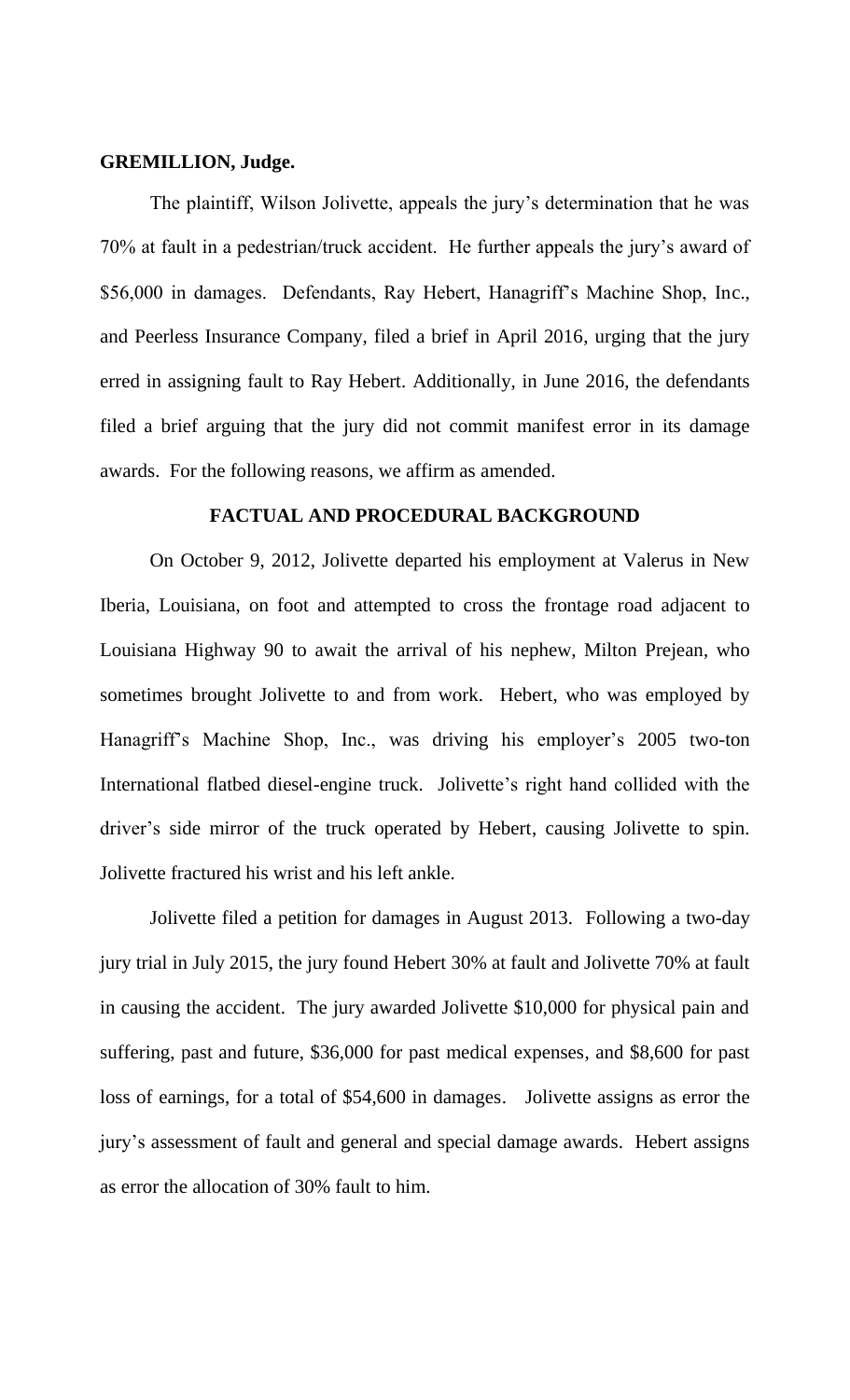### **DISCUSSION**

#### *Testimony*

Hebert testified that he has been employed with Hanagriff's Machine Shop for thirty-nine years. Hebert said that on the day of the accident he had delivered some parts and was returning to the plant in Centerville, Louisiana. He said the International truck that he was operating was white, approximately thirty-five feet long, and nine feet tall. He was familiar with the route and had traveled it before. He said that it was a sunny, clear day at around 4:00 p.m. when the accident occurred. Hebert was on the service road adjacent to Louisiana Highway 90. The roadway was dry and straight and there was no traffic that obscured or blocked his vision. Hebert said he does have a restriction on driver's license for partial vision loss in one eye. Hebert said that he did see Jolivette prior to the accident occurring.

Hebert testified that he was traveling about 45 miles per hour prior to and when the accident occurred. Hebert did not apply his brakes or blow his horn. He admitted that he saw Hebert walking towards the roadway and stepping into the roadway in the direction that he was traveling. Hebert said that he was about twenty or twenty-five feet away when he saw Jolivette stepping onto the road from the shoulder into the lane adjacent to the one Hebert was travelling in.

Hebert reviewed some photographic evidence showing the location of the accident, and the skid marks left in the road after he hit his brakes following impact, which indicated he had veered off to the shoulder. Hebert testified: "I observed him getting ready to step onto the road. I looked away to see where I was going, and that's the last I seen [sic] him until he spun away from the truck." Hebert said that Jolivette apologized for walking into the truck and said he was looking the other way for his ride.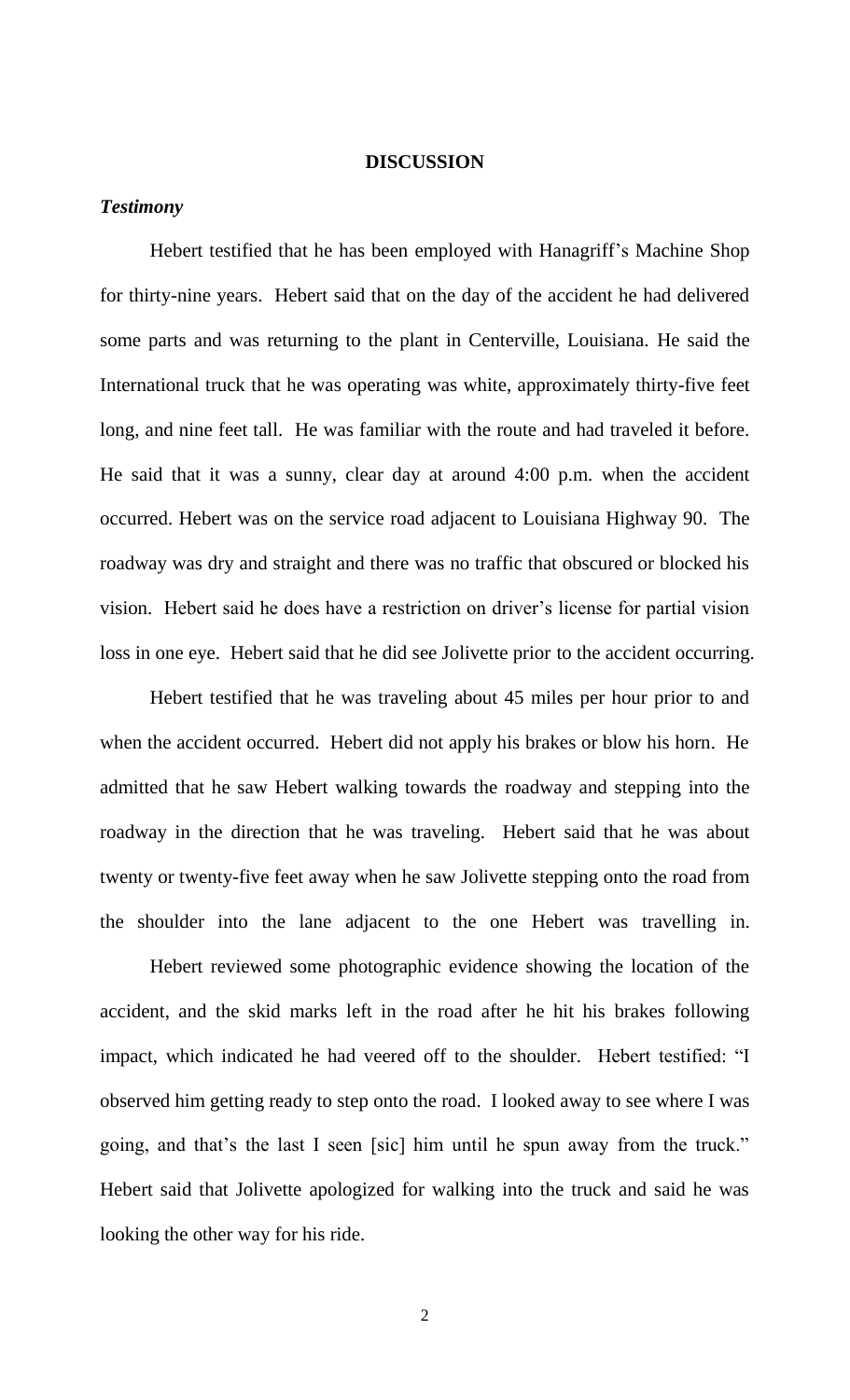Rachel Louviere testified that she witnessed the accident. Louviere had been traveling behind Hebert's truck. Louviere had been on the telephone with her sister-in-law at the time of the accident. She testified:

I . . . I was on the phone and it took me enough time to tell my sisterin-law "Is he going to stop?" and she was like, "what?' And I said, ―The man that's crossing onto the road, he's going to walk into that truck. Oh my God, I have to hang up he just walked into the truck." $\dots$ . He ran into the truck.

Louviere said that Jolivette was looking towards New Iberia, in the direction that his ride would approach from. She said that Jolivette never turned and looked to the right in the direction she and Hebert were traveling from Lafayette. Louviere said that upon impact with Hebert's vehicle, Jolivette "flew up into the air and landed on the ground really hard." She noticed that his ankle was twisted. On cross-examination, she said that Jolivette apologized for not noticing the truck.

Jolivette, who was sixty years old at the time of trial, testified that he had been employed as a diesel mechanic for the majority of his life. He began working at Valerus in 2012, about five or six months before the accident occurred, earning \$15.00 per hour. At the time of trial, Jolivette was still employed by Valerus. Jolivette said that, on the days when his nephew would pick him up from work, he would look both ways before crossing the service road while standing in the Valerus driveway. He said he did not see the Hebert truck and started walking across the service roadway. He testified:

> Q. When you proceeded to cross the roadway, what direction were you looking?

> A. I was looking to the left. Q. Okay. Did you ever look back to the right before the accident occurred?

A. No, sir.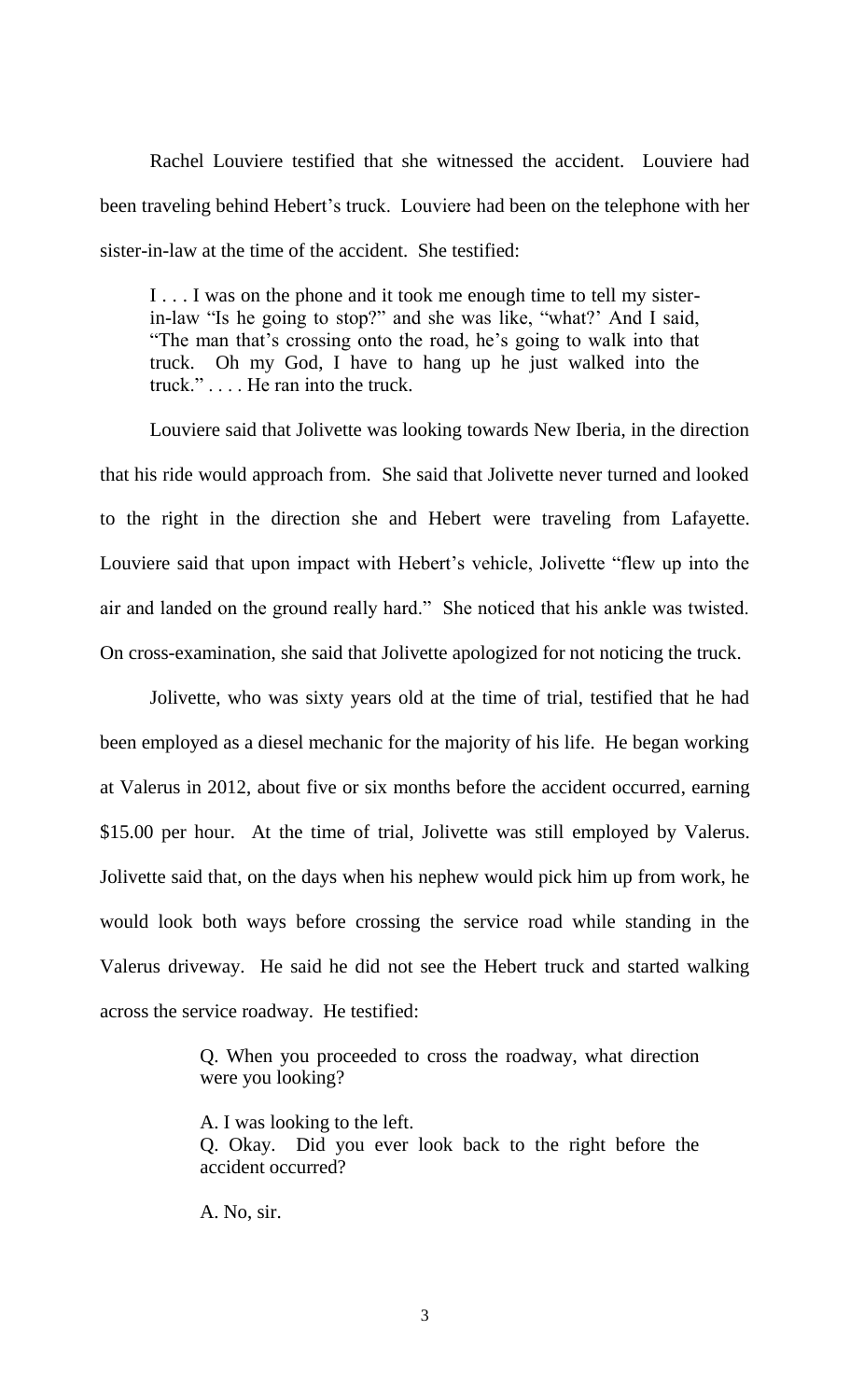Q. But while you were walking across the road, you didn't look back either?

A. No, I didn't look back. I kept looking to the left.

. . . .

Jolivette said that the truck mirror hit his hand, causing him to spin around fast and break his ankle. Jolivette was transported to the emergency room at Lafayette Regional, where medical personnel performed X-rays and bandaged his ankle and wrist. By the next morning, Jolivette's girlfriend noticed that his hand was turning black. Jolivette decided to go to a different hospital—Lafayette General—where medical staff again took x-rays, but found that his hand was fractured and his ankle was broken. The following day, surgery was performed on his wrist and pins were placed. Jolivette said the hospital wanted to perform surgery on his ankle, but because he had no health insurance at the time, he was referred to Earl K. Long hospital in Baton Rouge. Jolivette then went to Earl K. Long, where he was going to have surgery on his ankle. However, the surgery was cancelled due to Jolivette's potassium levels being too high. Jolivette did not have the surgery at all—instead his ankle was placed in a cast and a boot— and he used a walker to get around.

Jolivette testified that he was released to return to return to work sometime in February 2013. He testified that his ankle continued to hurt, and he saw Dr. Louis Blanda in March 2015, who advised that he needed surgery. However, Jolivette testified that he is apprehensive about the surgery because he does not want to be laid off from his job, when he had already had a significant decrease in hours due to the slowdown in the oilfield. On cross-examination, Jolivette said Valerus did provide him with health insurance in March 2013.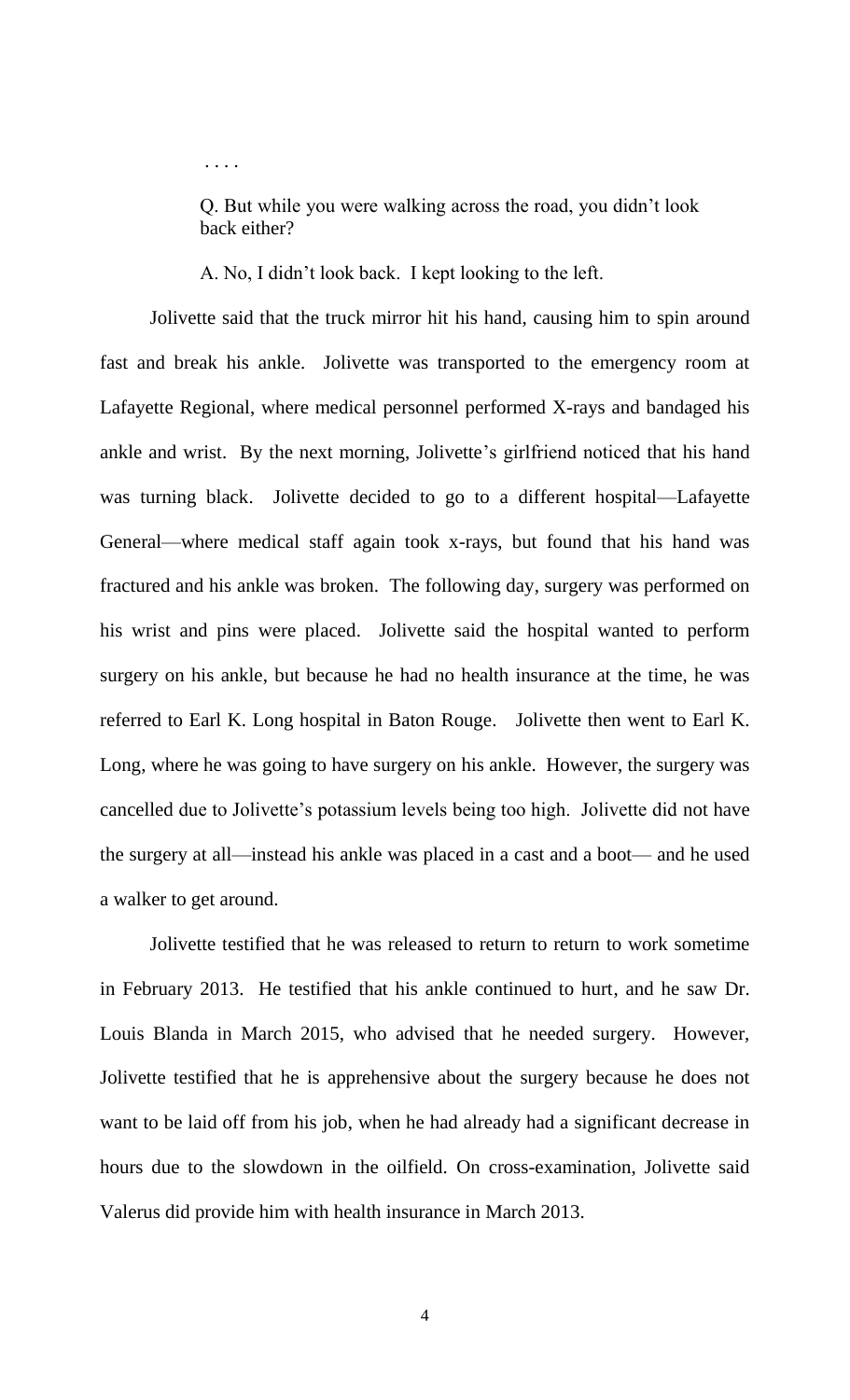Dr. Matthew Williams, an orthopedic surgeon, testified via deposition that he saw Jolivette the day after the accident. Dr. Williams placed the pins in Jolivette's hand. Dr. Williams testified that, with a laceration over a bone, the risk of infection is increased. Thus, he performed the surgery to clean the wound and then pin the fracture or stabilize the bone, which would also allow the skin to heal. Dr. Williams said that had there not been an open wound on the hand, it could have been treated with a cast. Dr. Williams testified that the small pins that were placed in Jolivette's hand were removed after a few weeks and no pins remain in this hand.

Dr. Williams then discussed Jolivette's ankle fractures. He recommended surgery for one of the fractures and non-operative treatment for the other. However, the surgery could not be performed due to swelling of the ankle. Thus, he was placed in a cast, with surgery to be performed at a later date. Dr. Williams said that Jolivette would need crutches or a walker to ambulate. Jolivette was seen by Dr. Williams at a follow-up visit on October 18, 2012, and referred to Earl K. Long for the ankle surgery because he did not have health insurance. Dr. Williams next saw him on December 21, 2012, and noted that the wounds were healed, there was no swelling or redness in his hand, and he had full range of motion. However, Dr. Williams said that Jolivette did not return for his next appointment on January 15, 2013, and Dr. Williams had not seen him since.

Dr. Louis Blanda, an orthopedic surgeon, testified via deposition that he first saw Jolivette on March 3, 2015. Jolivette complained of pain and numbness in his right hand and constant severe pain in his ankle. At this visit, Dr. Blanda recommended arthritis medications. Dr. Blanda opined that Jolivette's condition ―was gonna progress rather rapidly and that he would probably need to have the ankle fused at some point sooner or later. It was just a matter of whenever his pain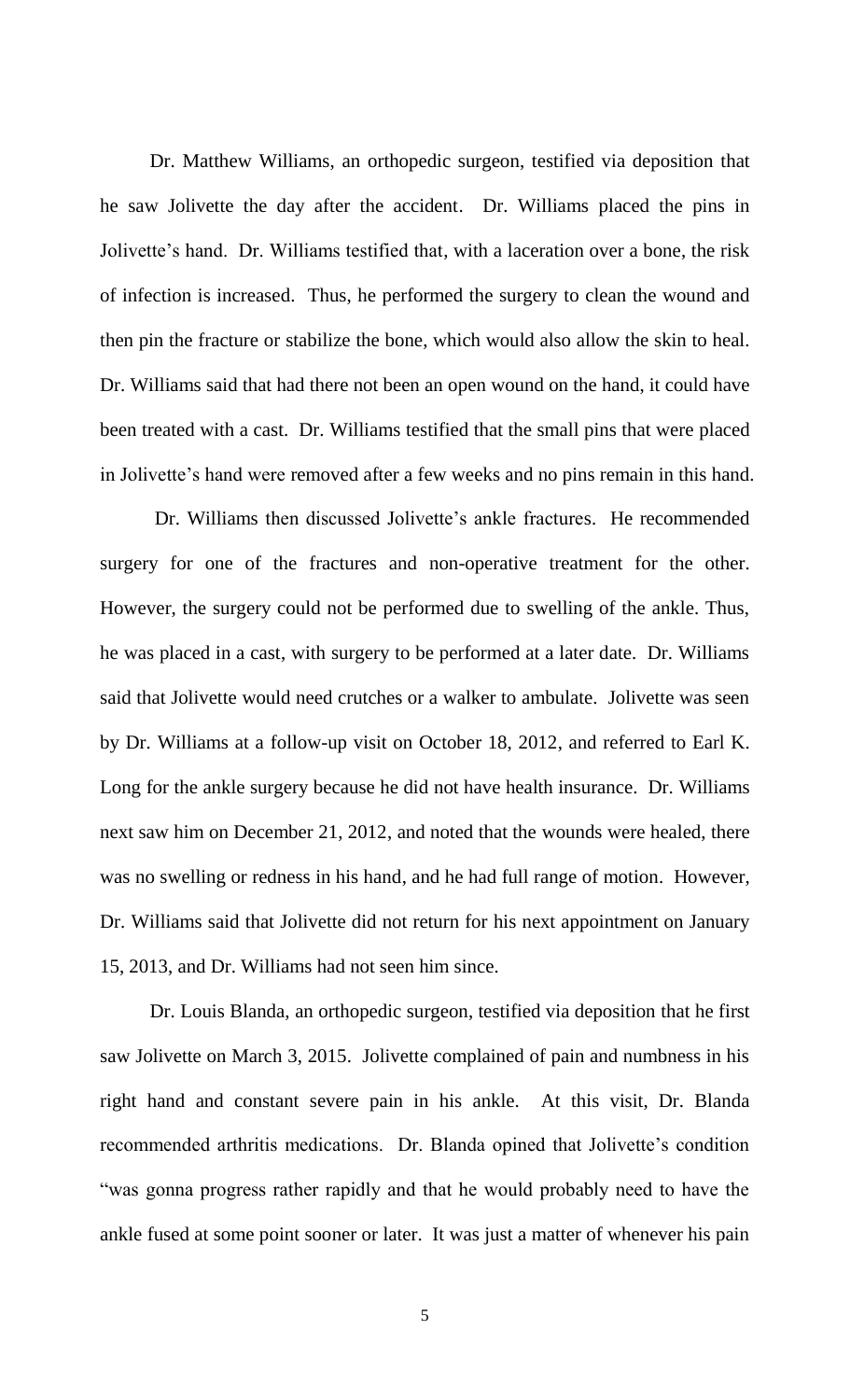became intolerable." Jolivette returned on June 4, 2015, at which time Dr. Blanda gave him an internal orthotic for his work boots and recommended a consult with a foot and ankle specialist to consider having his ankle fused. Dr. Blanda assigned a permanent disability rating of 5% to Jolivette's hand and 15% to his ankle.

Josephine Walker, Jolivette's girlfriend, testified that he was in pain after the accident and needed assistance in daily living and ambulation. She said that his ankle continues to bother him and he "puts rub on it and exercises it." She further testified that his wrist bothers him every now and then.

# *Fault Allocation*

As in all tort claims, we apply the duty-risk analysis to the particular facts and circumstances of the case in determining the reasonableness of the parties' behavior. *Mart v. Hill*, 505 So.2d 1120 (La.1987). Both motorists and pedestrians owe certain duties when navigating the roadways of our state. A pedestrian is obligated to observe nearby traffic when negotiating a street or roadway. *Miller v. Bailey*, 621 So.2d 1174 (La.App. 3 Cir.), *writ denied*, 629 So.2d 358 (La.1993). La.R.S. 32:213. The pedestrian must not "suddenly leave a curb or other place of safety and walk or run into the path of a vehicle which is so close that it is impossible for the driver to yield." La.R.S. 32:212(B). The pedestrian must further yield the right-of-way to vehicles on the roadway when a marked crosswalk does not exist. La.R.S. 32:213. A driver must exercise due care to avoid colliding with pedestrians on roadways and must blow his horn when necessary. La.R.S. 32:214.

In reviewing fault allocation, the factfinder's allocation is a factual determination that is owed deference and is subject to the manifest error/clearly wrong standard of review. *Clement v. Frey,* 95-1119, 95-1163 [\(La. 1/16/96\), 666](https://a.next.westlaw.com/Link/Document/FullText?findType=Y&serNum=1996031139&pubNum=735&originatingDoc=I2b31e60345e511dcb979ebb8243d536d&refType=RP&fi=co_pp_sp_735_609&originationContext=document&transitionType=DocumentItem&contextData=(sc.UserEnteredCitation)#co_pp_sp_735_609) 

6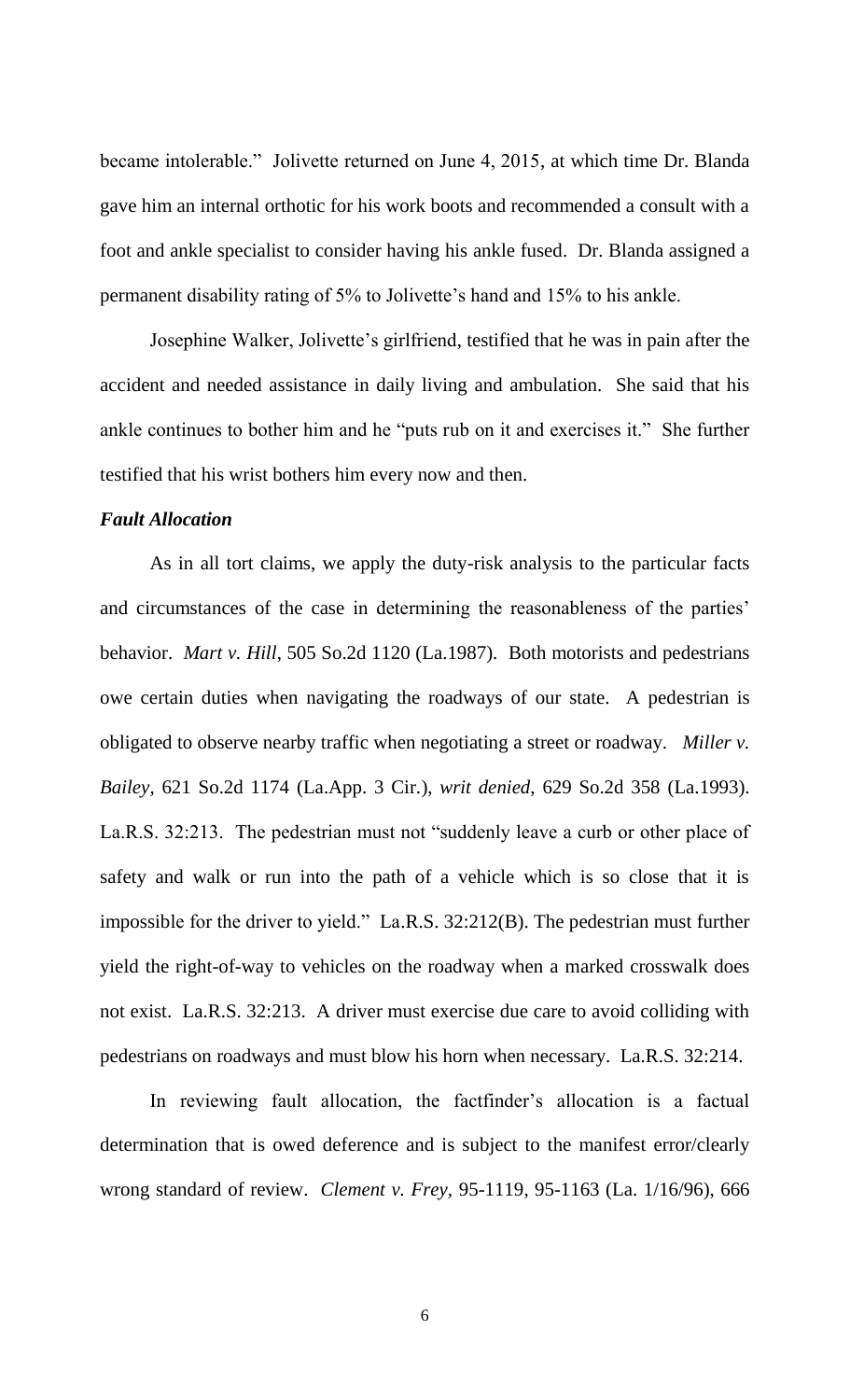[So.2d 607.](https://a.next.westlaw.com/Link/Document/FullText?findType=Y&serNum=1996031139&pubNum=735&originatingDoc=I2b31e60345e511dcb979ebb8243d536d&refType=RP&fi=co_pp_sp_735_609&originationContext=document&transitionType=DocumentItem&contextData=(sc.UserEnteredCitation)#co_pp_sp_735_609) The supreme court recently summarized the manifest error standard of

review:

This court has announced a two-part test for the reversal of a factfinder's determinations: (1) the appellate court must find from the record that a reasonable factual basis does not exist for the finding of the trial court, and (2) the appellate court must further determine that the record establishes that the finding is clearly wrong (manifestly erroneous). *See Mart v. Hill*, 505 So.2d 1120, 1127 (La.1987). This test dictates that a reviewing court must do more than simply review the record for some evidence which supports or controverts the trial court's findings. *See id.* The reviewing court must review the record in its entirety to determine whether the trial court's finding was clearly wrong or manifestly erroneous. *See id.*

*Lobell v. Rosenberg*, 15-247, p.10 (La. 10/14/15), 186 So.3d 83, 90.

In reviewing the factfinder's allocation of fault, the supreme court has set

forth various factors for consideration:

(1) whether the conduct resulted from inadvertence or involved an awareness of the danger, (2) how great a risk was created by the conduct, (3) the significance of what was sought by the conduct, (4) the capacities of the actor, whether superior or inferior, and (5) any extenuating circumstances which might require the actor to proceed in haste, without proper thought. And, of course, as evidenced by concepts such as last clear chance, the relationship between the fault/negligent conduct and the harm to the plaintiff are considerations in determining the relative fault of the parties.

*Watson v. State Farm Fire & Cas. Ins. Co.*, 469 So.2d 967, 974 (La.1985). In

*Clement*, 666 So.2d at 611, the supreme court instructs that: "After the court of appeal finds a 'clearly wrong' apportionment of fault, it should adjust the award, but only to the extent of lowering or raising it to the highest or lowest point respectively which is reasonably within the trial court's discretion."

After reviewing the entirety of the record, we find that a reasonable factual basis exists for the jury's fault allocation and we, therefore, are unable to disturb it. The jury did not manifestly err in assigning 70% of the fault to Jolivette and 30% fault to Hebert. The way in which Jolivette collided with the truck and the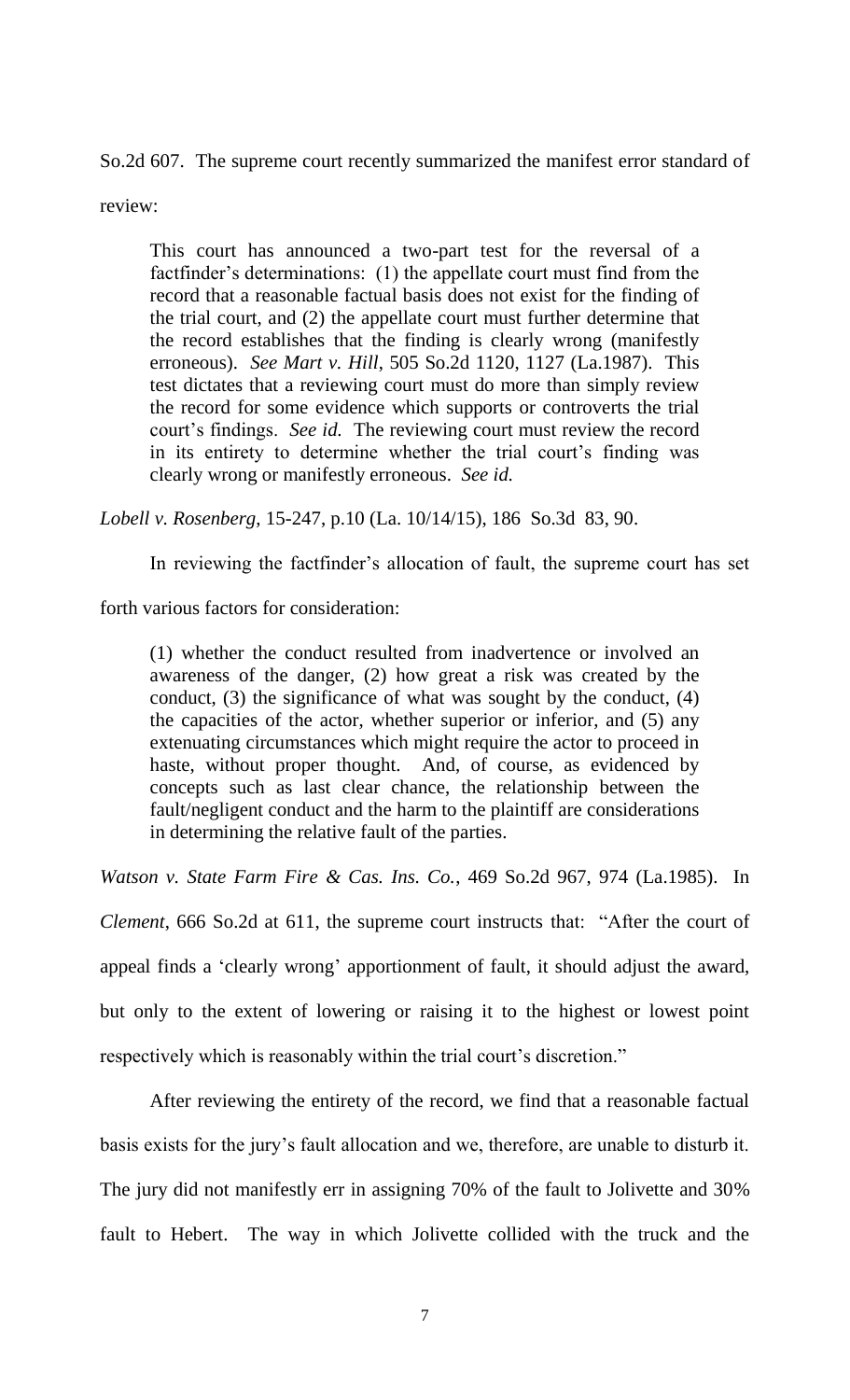testimony of Louviere and Jolivette indicate that Jolivette was not carefully negotiating the street but was instead focused on whether his ride was approaching from the opposite direction. Hebert, on the other hand, saw Jolivette stepping in the roadway but looked away briefly to see where he was going. Jolivette should have seen the large work truck approaching as his view was unobstructed. Hebert should have proceeded more cautiously once he noticed Jolivette stepping into the roadway. However, it was not manifestly erroneous for the jury to assign a greater portion of the fault to Jolivette. Accordingly, the assignments of error pertaining to fault allocation are without merit.

#### *Damages*

In a landmark Louisiana Supreme Court case, *Wainwright v. Fontenot*, 00-

492, p. 6 (La. 10/17/00), 774 So.2d 70, 74 (alteration in original), the standard to

be used by an appellate court when reviewing a quantum award was set forth:

The assessment of "quantum," or the appropriate amount of damages, by a trial judge or jury is a determination of fact, one entitled to great deference on review. As such, "the role of an appellate court in reviewing general damages is not to decide what it considers to be an appropriate award, but rather to review the exercise of discretion by the trier of fact.‖ *Youn v. Maritime Overseas Corp*., 623 So.2d 1257, 1260 (La.1993). Moreover,

before a Court of Appeal can disturb an award made by a [factfinder,] the record must clearly reveal that the trier of fact abused its discretion in making its award. Only after making the finding that the record supports that the lower court abused its much discretion can the appellate court disturb the award, and then only to the extent of lowering it (or raising it) to the highest (or lowest) point which is reasonably within the discretion afforded that court.

*Coco v. Winston Indus., Inc*., 341 So.2d 332, 334 (La.1977) (internal citations omitted).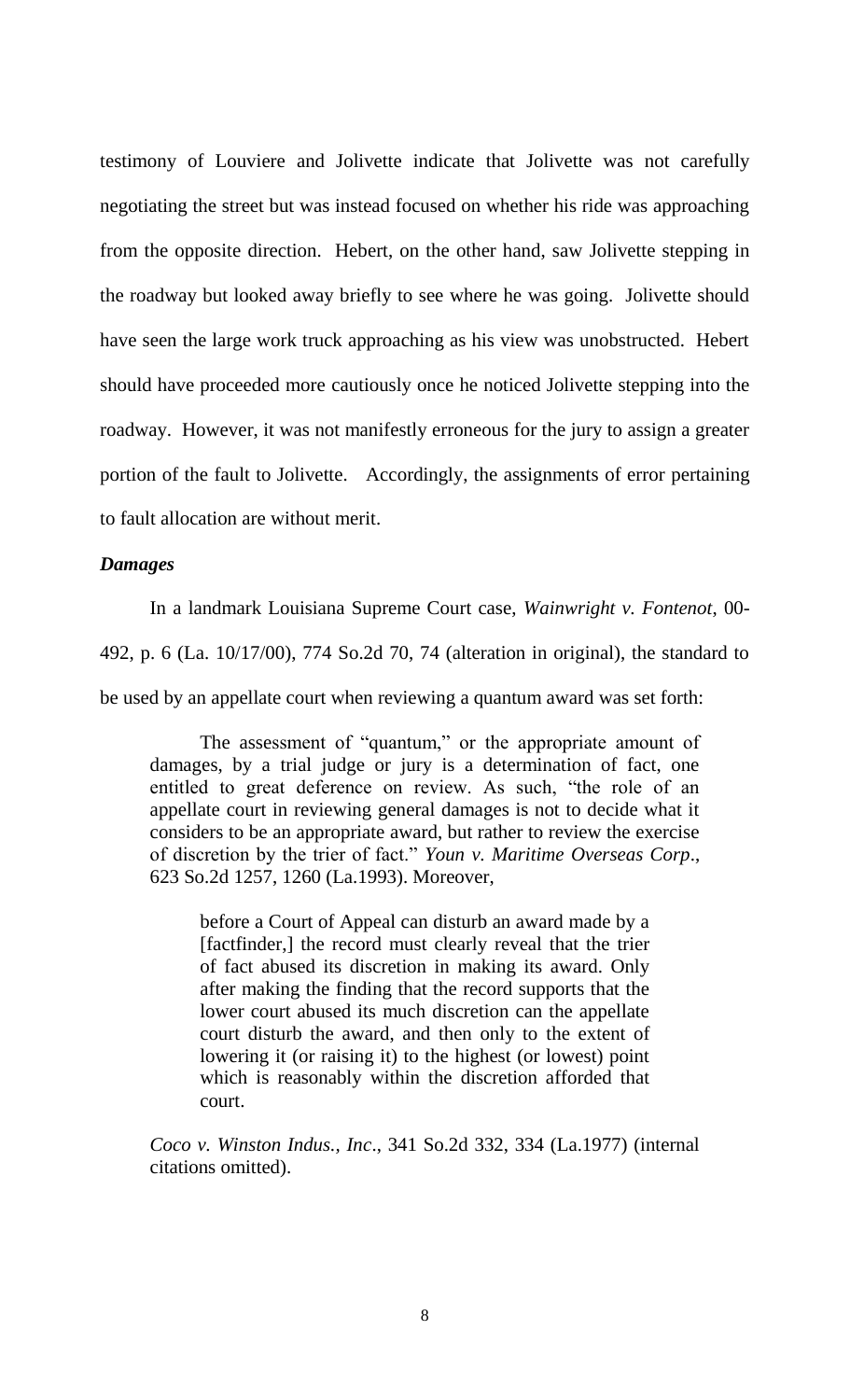# *General Damages*

We find that the jury abused its discretion awarding Jolivette only \$10,000 in general damages for physical pain and suffering, past and future. This amount was abusively low considering the wrist and ankle fractures suffered by Jolivette that necessitated surgery on his hand and a cast on his foot. Therefore, we will raise the award to the lowest amount the jury should have awarded to Jolivette for general damages, \$36,000. Far more has been awarded for similar injuries in the past, and this is the lowest amount that can be reasonably awarded for the injuries suffered by Jolivette.

The jury did not abuse its discretion in refusing to award any amount for loss of enjoyment life, because there was no evidence that Jolivette was deprived of engaging in activities that were enjoyed prior to the injury. Therefore, the jury could have reasonably concluded that no award for past loss of enjoyment of life was due Jolivette.

#### *Special Damages*

Special damages are those damages that may be determined with some degree of certainty and include past and future medical expenses and past and future lost wages. *Wainwright v. Fontenot,* 00–492 (La. [10/17/00\), 774 So.2d 70.](https://1.next.westlaw.com/Link/Document/FullText?findType=Y&serNum=2000573414&pubNum=735&originatingDoc=I06dc865e8a4c11e3a659df62eba144e8&refType=RP&originationContext=document&transitionType=DocumentItem&contextData=(sc.Search)) The plaintiff bears the burden of proving entitlement to special damages by a preponderance of the evidence. *Cormier v. Colston,* [05–507 \(La.App. 3 Cir.](https://1.next.westlaw.com/Link/Document/FullText?findType=Y&serNum=2008061973&pubNum=735&originatingDoc=I06dc865e8a4c11e3a659df62eba144e8&refType=RP&originationContext=document&transitionType=DocumentItem&contextData=(sc.Search))  [12/30/05\), 918 So.2d 541.](https://1.next.westlaw.com/Link/Document/FullText?findType=Y&serNum=2008061973&pubNum=735&originatingDoc=I06dc865e8a4c11e3a659df62eba144e8&refType=RP&originationContext=document&transitionType=DocumentItem&contextData=(sc.Search)) We find the jury did not abuse its discretion in refusing to award damages for future medical expenses or loss of earning or for awarding \$8,600 in past loss wages. Clearly, the jury did not find that Jolivette would incur any future medical expenses or loss of earnings. This is reasonable in light of the fact that Jolivette had steadily worked since March 2013, and had not seen any